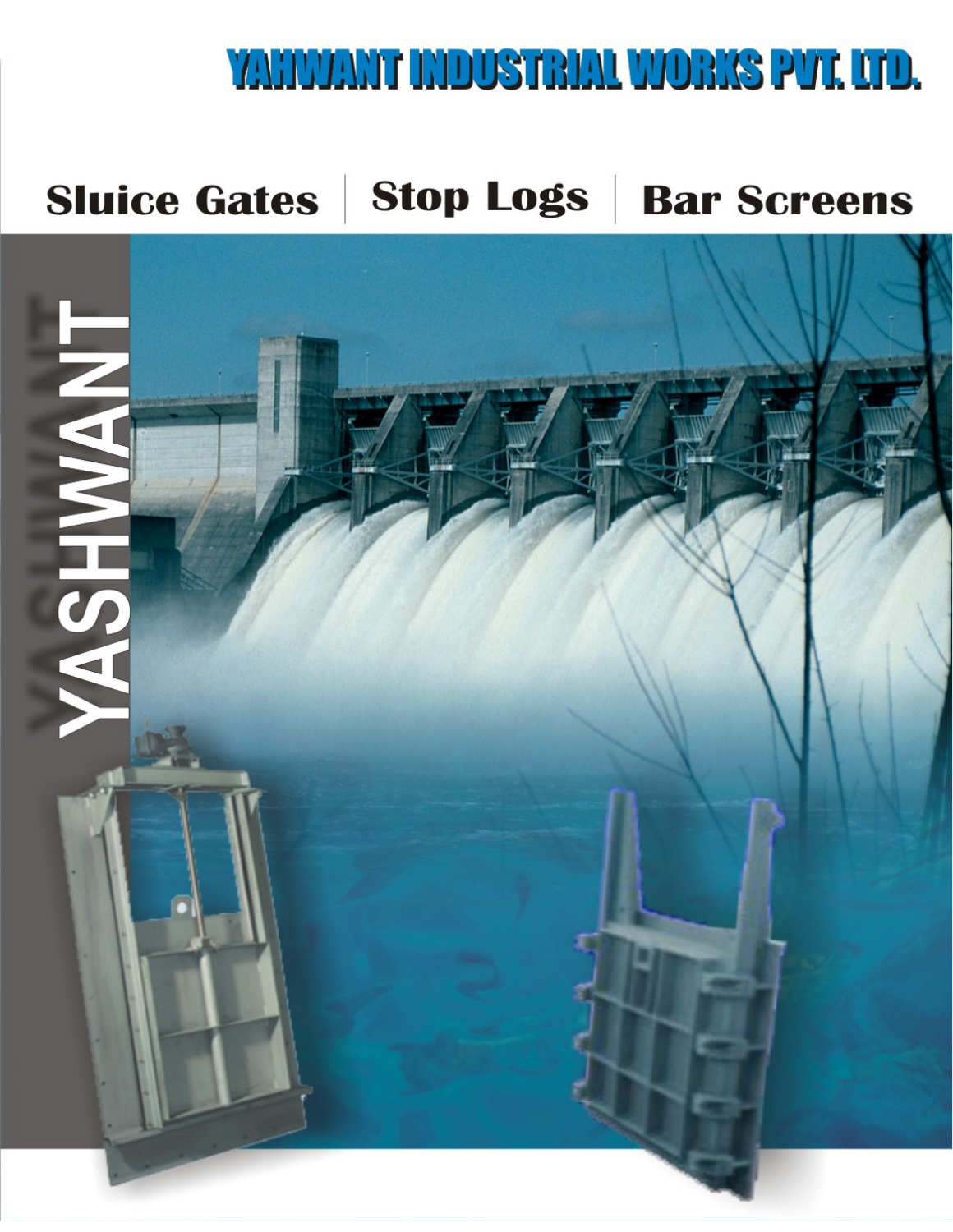# **Introduction**

Established in 1947, Yashwant Industrial Works Pvt. Ltd., is delivering various sluice gates with customized solutions, quality and in time deliveries. We are committed to continues improvements and product excellence with materials, trends and demands.

We manufacture this range of Sluice Gates as per Indian Standard, American standards (AWWA), British Standard and also customized to non-standard Gates for Water supply, sewage treatment plants, thermal power plant effluent plant etc. Our products are competitively priced and represent excellent performance over the life-time.

Experienced, technically reliable professional management with global spread business we offer world class products with the best in class products to perform & durable.

# **Selection considerations**

- 1. Flow material to decide Gate type, Material of construction, Coating requirements etc
- 2. Size of Gate according to opening at well or channel etc
- 3. Direction of flow and
- 4. Fluid head on both sides
- 5. Mounting Conditions- wall/ channel/ pipe/ thimble
- 6. Distance of operating head to Gate
- 7. Operation frequency & operation area height
- 8. Method of operation

### **Varieties of options are to be considered before choosing sluice gate**

- a. **Flow Direction:** On Seating head Pressure forcing the door onto the frame *Off seating head*- Pressure forcing the door away from frame *Seating/ off-seating Head*-Pressure forcing the door from both sides of frame
- b. *Bottom sealing:* traditional rebate invert type. And Flush invert Available with resilient sealing strip to produce laminar flow, improved hydraulics, efficiency.
- c. **Type of Mounting-** depending on availability of surface Rebate Invert Traditional where gate is to be mounted.







**Flush Invert** 

On-Seating Head

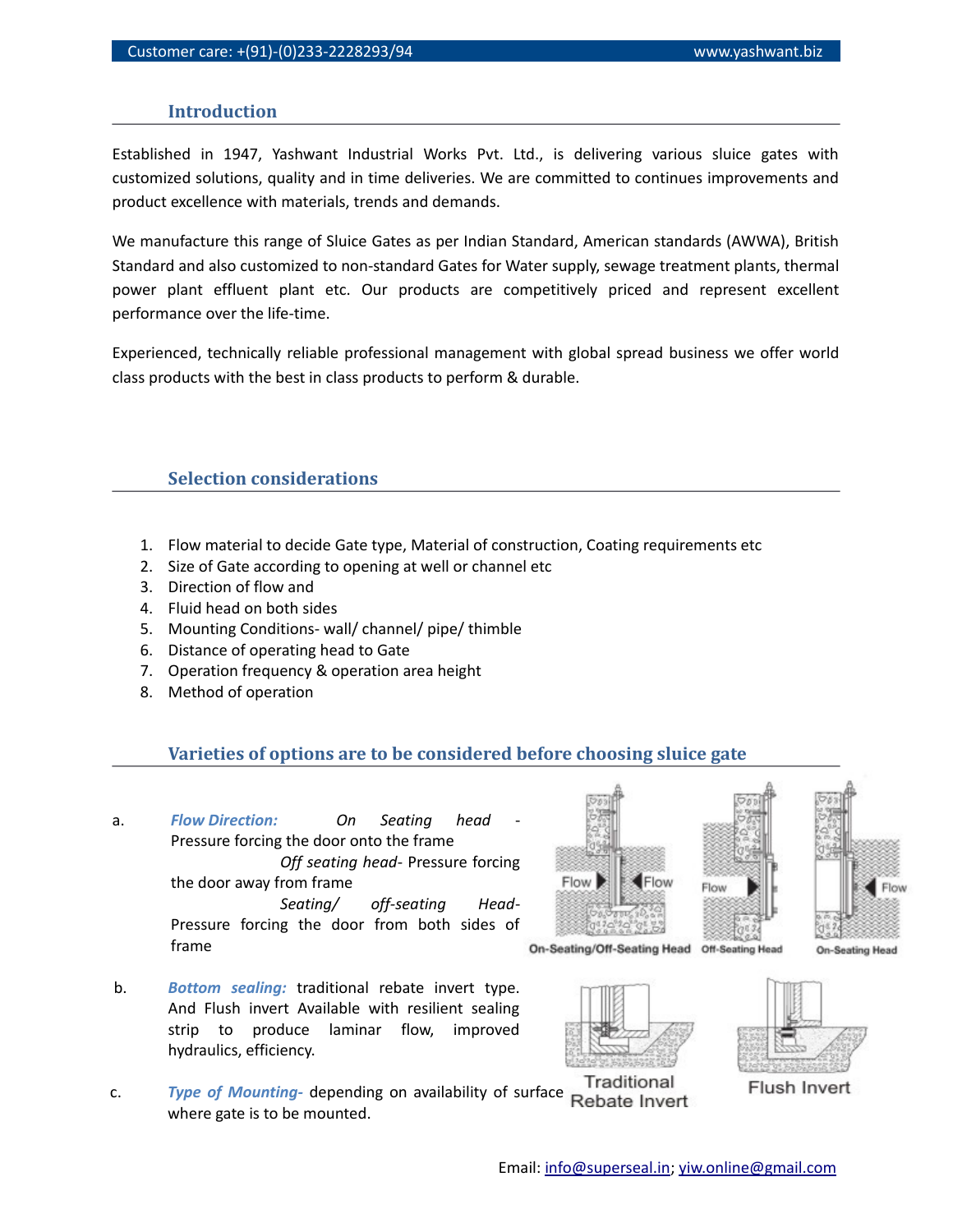- *Wall Mounting***: Flat Back-** Gate frame fixed with wall directly with foundation nut bolts.
- **Thimble Mounted**: When high sealing pressure is specified, careful consideration is needed for fixing the gate in the structure. Gates fixed on wall with wall thimble. Ease of gate installation & removal for re-sitting or cleaning.
- **Spigot Mounted**: When high sealing pressure is specified, careful consideration is needed for fixing the gate in the structure. Here gates frame is with spigot back. Once fixed in wall these cannot be removed for maintenance.
- **Channel Mounting:** Sluice Gates can be mounted in open channel. These channels are grouted with Gate Frame.

### d. *Spindle Movement:*

Rising Spindle- non rotating spindle. Threaded Nut is provided on hand-wheel. Here spindle rises above while opening gate & lowers when gate closes.

Non-rising spindle- Rotating spindle. Threaded stem nut provided on Gate plate. Here spindle does not move in vertical direction. These are used where limited head room is available.

#### e. *Mounting Position of lift mechanism:*

**Platform mounted Head:** Used where distance between gate & platform is more than 2 times. **Flange mounted**

# **Self contained**

- f. *Method of operation: ( see last page)* Manual: Direct drive, Geared- Worm/ Bevel Motorized: Pneumatic/ Hydraulic/ Electrical Actuated.
- g. *Extra fittings:*

Stem extensions & guides coatings & linings- Epoxy , Rubber, FRP etc

*and many more as per requirements......*







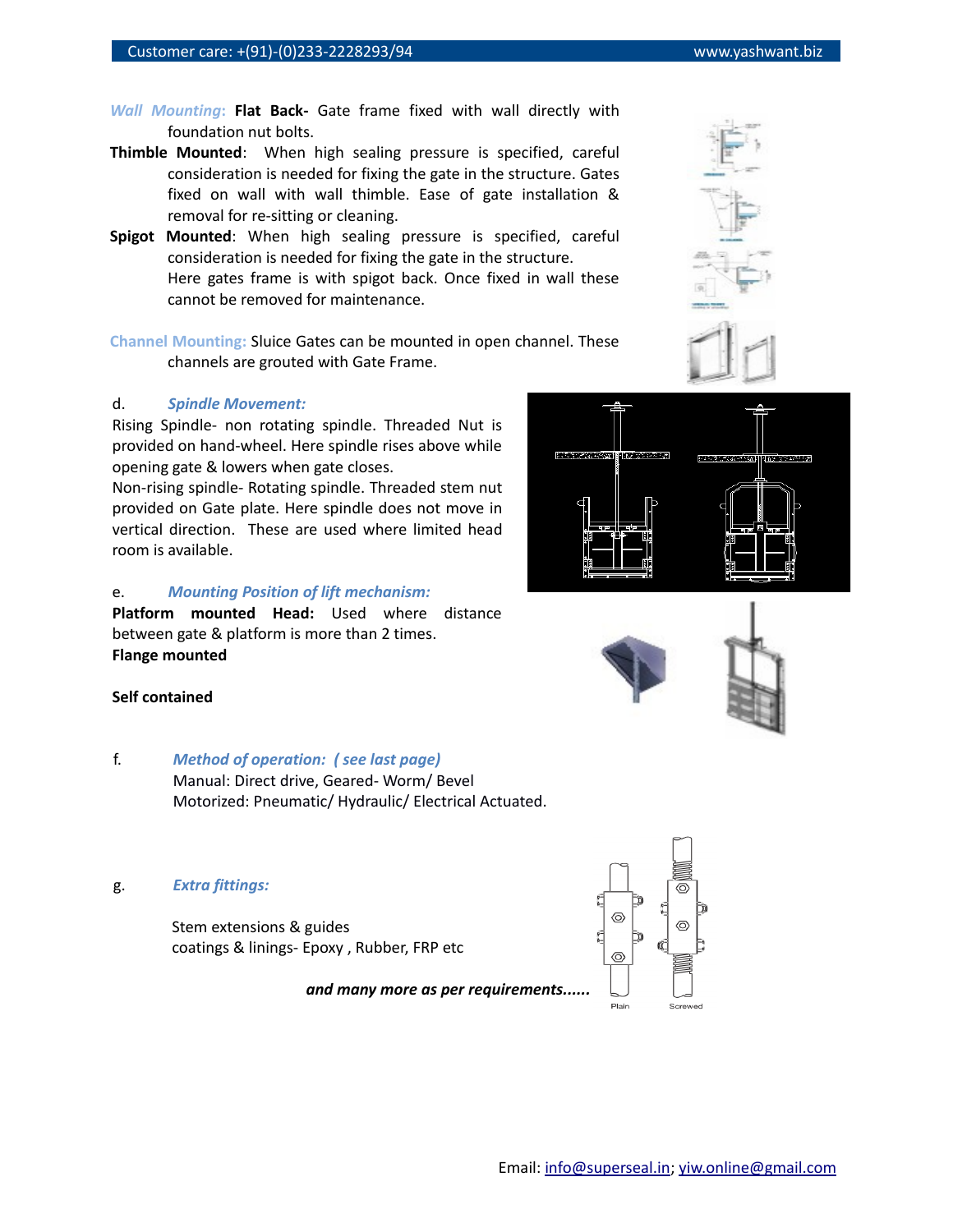# **CAST IRON SLUICE GATES AS PER IS: 13349 OR AWWA-C560 OR BS:7775**

# **Introduction**

This is a rectangular Sluice Gate suitable for Wall mounting with unseating head up to 30 Meter and off seating head up to 20 Meter as standard with modification higher head is also available.

# **Features and benefits**

 This Sluice Gate is very robust and can be mounted on pipe flange, wall with flange back or flat back mounted with or without thimble. Due to wall thimble is grouted in concrete. This gate can be easily mounted and dismounted with nut bolts fitted on thimble.



This sluice gate is used where least leakages are

desired. This gate gets verified at shop for the desired water pressure on wall for actual leakages as per quality standards..

- F type or E type wall thimble can be used as per requirement.
- Adjustable wedges with non corrosive wedge plates helps to seal the faces.
- Stem guide is provided if the operating height is more than 2 Mts. the gate height along with the couplings if required.

# **CAST IRON SLUICE GATE AS PER IS:3042**

### **Introduction**

 These gates are Single faced rectangular or Circular Sluice Gates suitable for wall mounting on seating head of 15 Mtr. These gates are suitable for seating head application only.

The standard opening size of these gates is from 200 to 1200 mm. size of different shape with rising and non rising spindle. These are suitable for wall mounting.

### **Optional features**

 Where small and medium volume of raw filtered, Storm water or sewage is to be controlled.

 For water supply drop of and purification work, sewage plants, drainage water, irrigation, canals. Hydro electric collection, aqua ducts and tail racks. These can be operated by manually hand wheel, with or without gears, pneumatically or with electrical actuators.

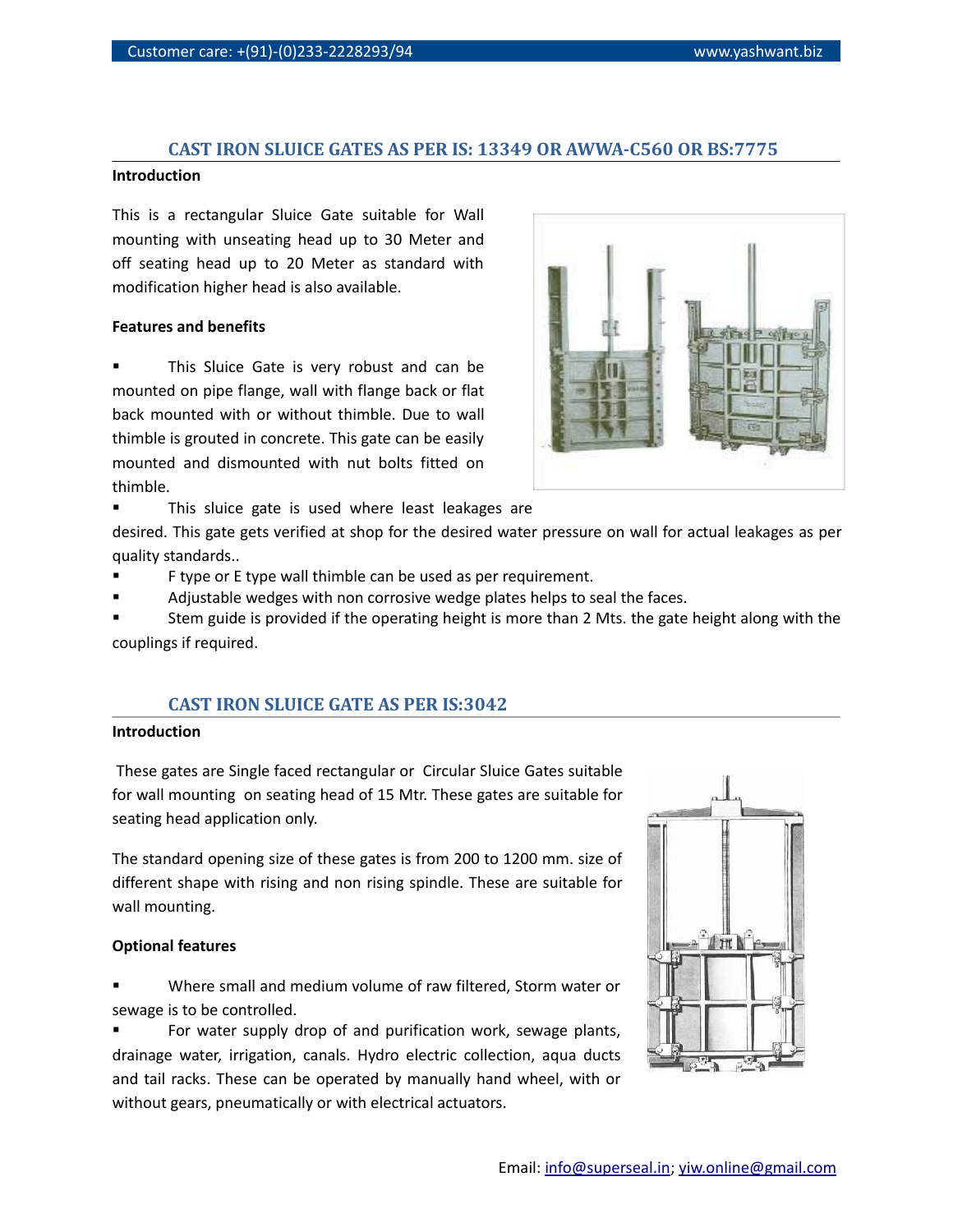For extension rod above 2 Meter long guide bracket are necessary to provide for spindle height for non rising spindle thrust bearing shall be provide. Yoke of frame for safe transmission while opening and closing the door.

- Painting specifications can be selected from Chart 2.
- Optional features & Accessories can be selected as per requirement.
- Manual lift is suitable for effort load less than 20 Kg.

# **Fabricated Stainless Steel / Aluminium / Mild Steel Slide gates as per IS:5620, IS:4633 AWWA C:561, C:562, C:563**

# **Introduction**

These slide gates are single faced, consisting of fabricated open frame and slide. These are light weight gates embedded on wall or in channel useful in low pressure reservoir or tank hydroelectric water tank.

# **Optional features**

 These gates are suitable for seating and non seating head. The gate leaf or operating member is rigid structure confirming suitable ribs in cross direction.

 The sluice gate seals are provided with rubber or metal led depending on the working pressure.

 Provision of adjustable wedges is used to reduce seal wear, while operation of slide gate couplings and stem guide are provided as per requirement according to operating height.

 The slide gates can be operated manually by hand-wheel with and without gears and mechanically by means pneumatic and electric actuators for operational ease depending on operating conditions and frequency.

 These slide gates can be provided with flush bottom wall mounted invert bottom arrangement.

 This gate can be self content with direct lifting arrangement fixed on gate frame.

# **Open Channel Sluice Gates Cast Iron / Mild steel / Stainless Steel / Aluminium Introduction**

These gates are generally used in open channel of water or sewage. These gates are fixed between two parallel walls used to isolate the flow to and from the open channel. These are light weight, economical Gate assemblies for faster erection.

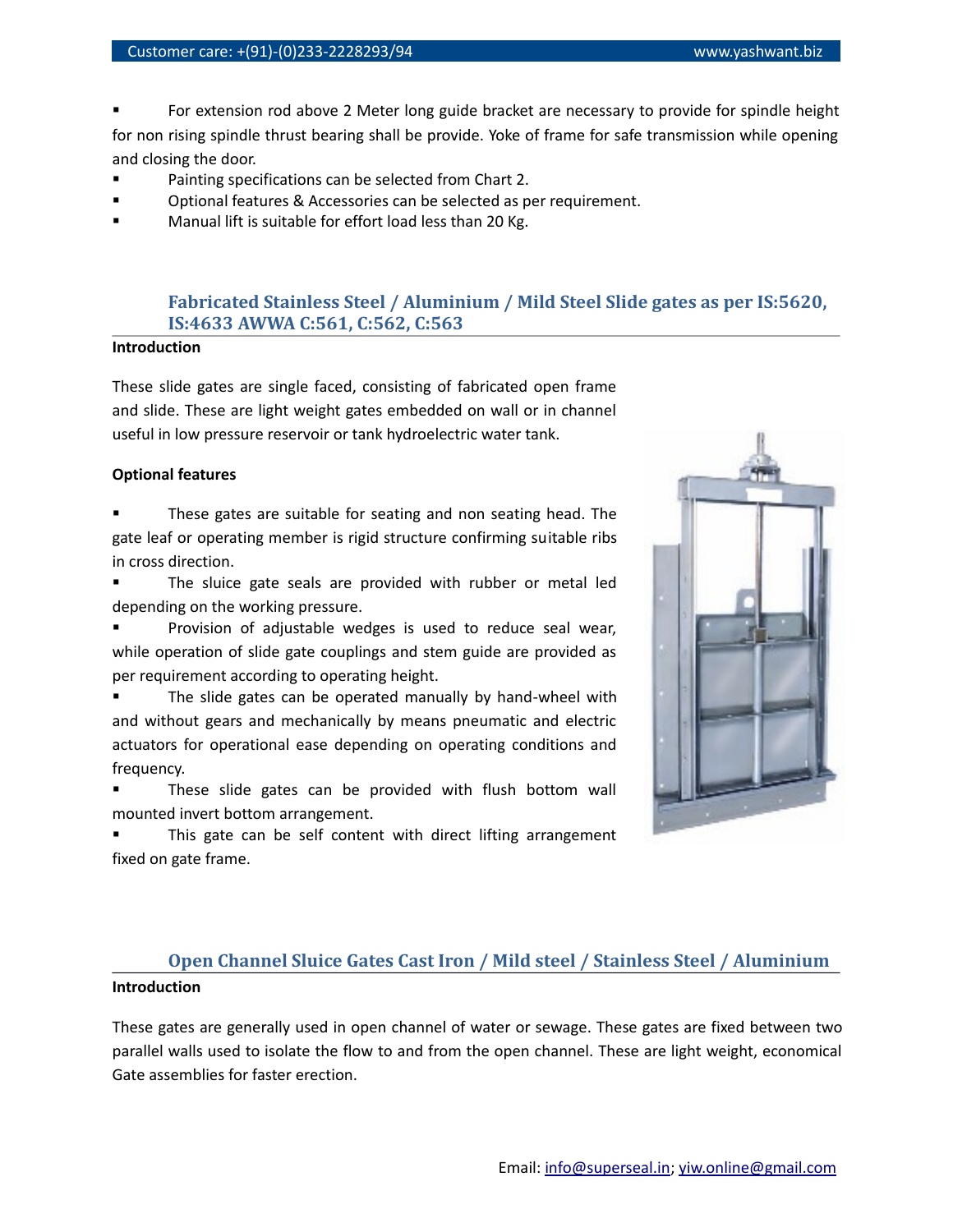# **Optional features**

 These sluice gates are suitable for seating and unseating water head.

 The important factor consider during design is the height of water in closed condition should be less than height of gates.

 These gates can be self content with operating head fixed on the gate frame.

 These gates can be provided with flush bottom wall mounted invert bottom arrangement.

 Depending on the operating pressure and operation frequency rubber seals, metal seals neoprene/ Natural / EPDM Rubber seals with rubber retaining bar are used.

 These gates are provided with Pin and Knuckle type stem connection for gate plates with spindle for rising spindle arrangement.

 For corrosion resistance, weather resistance, and saline water resistance suitable coating shall be adopted for long life.



# **WEIR GATES**

## **Introduction**

Weir gates are down word operating sluice gates used in many treatment plants to control the effluent level on one side of the gate. These gates open when gate plate is moved in down word direction to flow the water top of plate.

#### **Optional features**

 The weir gates features with neoprene rubber seals mounted so as not to interface with water flow. This provides better sealing.

 UHMW (Ultra High Molecular Weight) Polyethylene seals are provided to reduce friction.

 These gates are provided with manual lifting provisions or electric motor, Hydraulic or Pneumatic Actuator as per requirement.

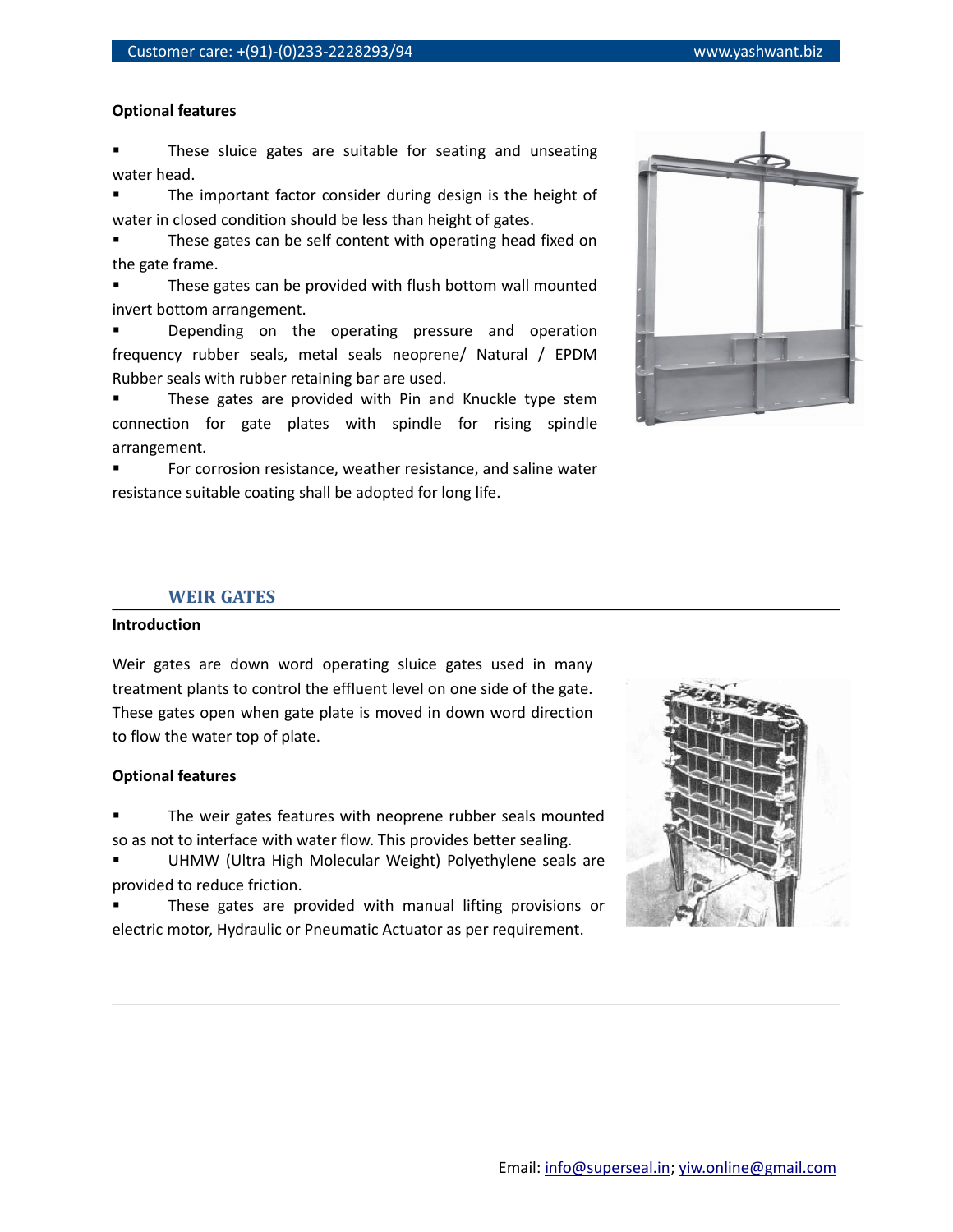# **STOPLOG GATES**

#### **Introduction**

Stoplogs are generally used to isolate equipments such as pumps, screens, service gates for maintenance and repairs where absolute sealing out of water is not necessary.

Water front stoplogs are designed to suit industrial and domestic effluent environments to work against corrosion, ease of operation.

### **Optional features**

 Stoplogs are open channel level controlling gates where single multiple logs (Beams) are inserted in channel. Logs can be of Mild Steel, Stainless Steel, Aluminium, Wood, HDPE

**EXECT** Material and coatings are carefully selected to suit the requirements

of environment such as saline water, alkalies and acidic water etc.

- Coatings available such as FRP Epoxy Zinc Galvanizing etc.
- **Example 15 Adjustable lifting beam can be provided. Chain Pulley crane can be used for beam or gate lifting.**
- Seals can be mechanically fixed and replaced. EPDM neoprene rubber used as per requirements.
- These have low maintenance and low installation cost.

| <b>Fluid</b><br><b>Normal</b><br><b>or</b> | One Coat of Red Oxide primer and finish coat of bitumen        |
|--------------------------------------------|----------------------------------------------------------------|
| water                                      | paint.                                                         |
| Sewage<br>water                            | Primer of Epoxy Red Oxide or Epoxy Zinc with finish coat of    |
| application                                | coal-tar epoxy                                                 |
| <b>Alkaline</b><br>water                   | One Coat of Red Oxide primer and finish coat of bitumen paint  |
| condition                                  |                                                                |
| <b>Corrosive and Acidic</b>                | primer of epoxy red oxide with FRP coating with finish coat of |
| effluent                                   | coal-tar epoxy                                                 |

# **Chart : 1** *DEPENDING ON THE FLUID CONDITIONS FOLLOWING PAINTING SPECIFICATIONS IS USED.*

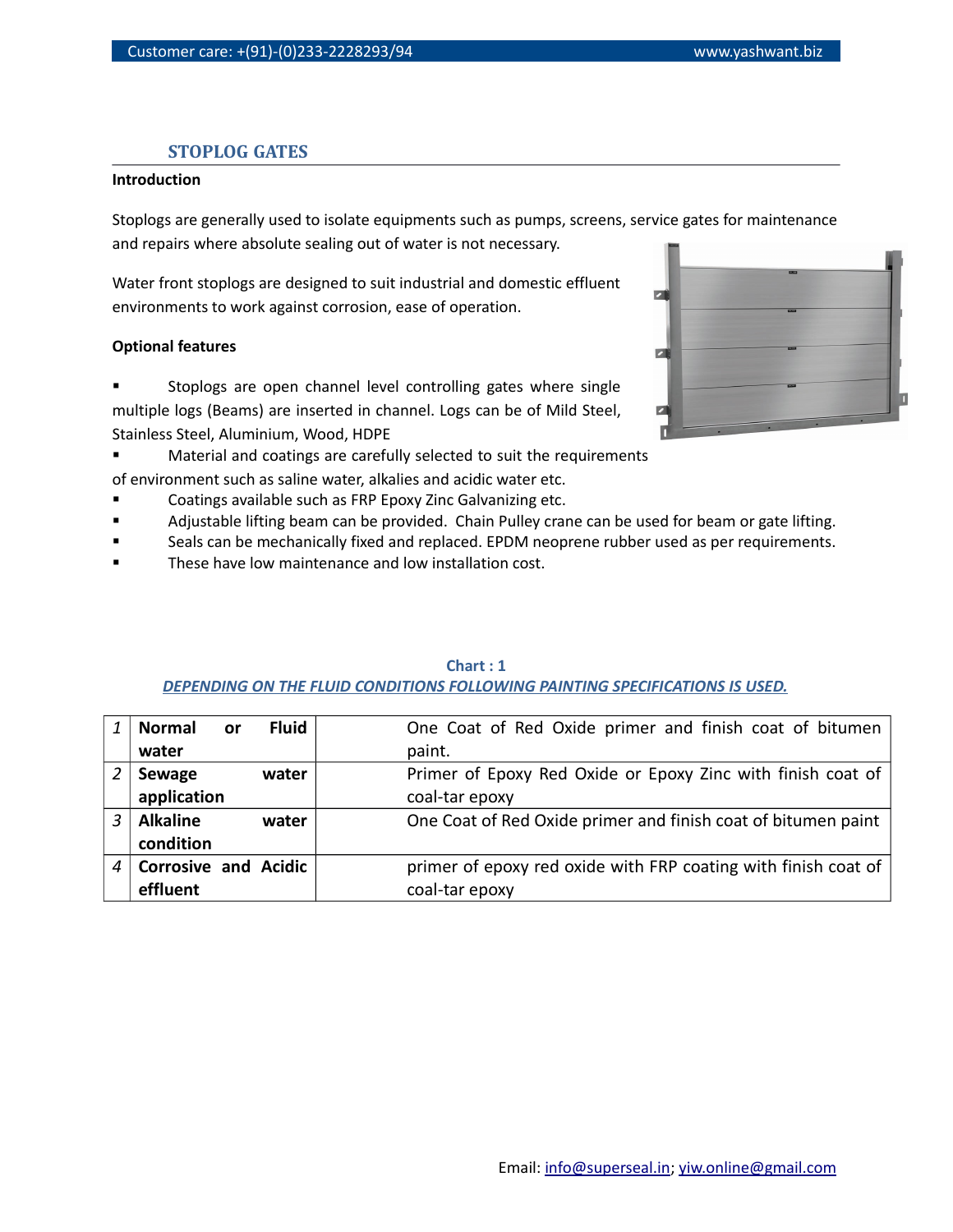|   | <b>TESTS</b>                                    | IS:13349<br>, AWWA<br><b>BS</b> | IS:3042                    | IS:5620,<br>IS:4633,<br>AWWA:<br>C561,<br>562 | <b>OPEN</b><br><b>CHANNE</b> | <b>WEIR</b><br><b>GATES</b> | <b>STOPLOGS</b>            |
|---|-------------------------------------------------|---------------------------------|----------------------------|-----------------------------------------------|------------------------------|-----------------------------|----------------------------|
| 1 | Leakage Test at pressure of  <br>operating head | <b>V</b>                        |                            |                                               |                              |                             |                            |
| 2 | Floor Leakage Test                              |                                 | V                          | ν                                             |                              | ν                           |                            |
| 3 | Seat Clearance                                  | ν                               | $\boldsymbol{\nu}$         | ν                                             |                              | ν                           |                            |
| 4 | Movement Test                                   | ν                               | V                          | ν                                             | V                            | ν                           | ν                          |
| 5 | Dimensional Check                               | ν                               | $\boldsymbol{\mathcal{U}}$ | ν                                             | $\boldsymbol{\mathcal{U}}$   | $\mathbf{v}$                | $\boldsymbol{\mathcal{U}}$ |

**Chart : 2** *GENERAL "IN HOUSE TESTS" CARIED OUT*



# **Cast Iron Sluice Gates**

- Robust construction
- High impact resistance
- Useful for all sewage, water treatment plants.
- More life

# **Fabricated S.S. / Aluminium/M.S. Sluice Gates**

- **Lesser operating load**
- Lesser leakage
- Wall, channel, side wall fixing arrangements
- Non standard designs accommodated



# *FIGURE 1: OPERATING METHODS- MANUAL AND MOTORISED*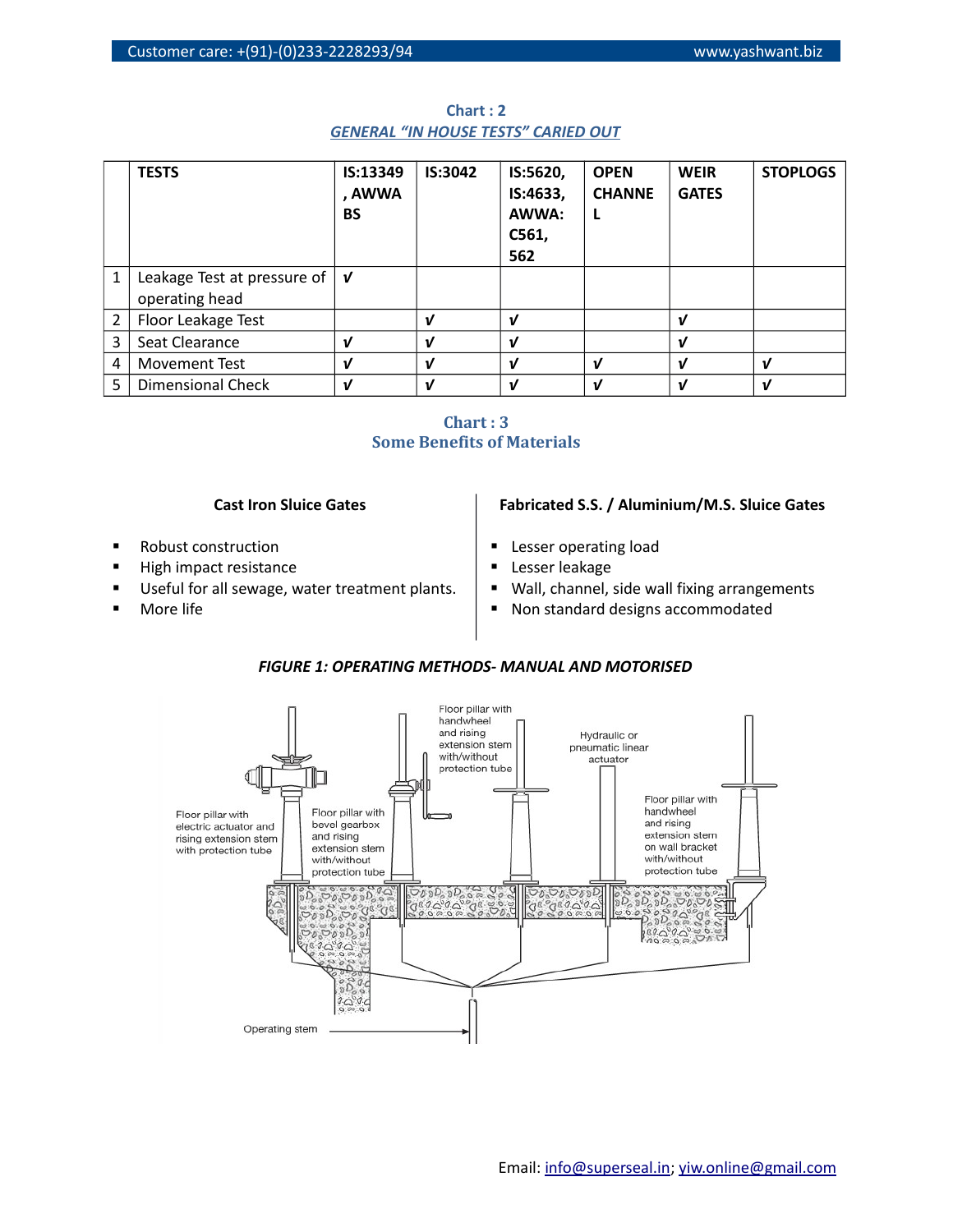| Sr<br>No       | <b>Components</b>                                                                       | C.I. Sluice Gates IS 13349, IS 3042 & non-<br>standard C.I. gates |                                  | Stanuaru Material of Constructions<br><b>Fabricated Sluice Gates</b> |                                         | <b>Stoplogs</b>                 |                       |
|----------------|-----------------------------------------------------------------------------------------|-------------------------------------------------------------------|----------------------------------|----------------------------------------------------------------------|-----------------------------------------|---------------------------------|-----------------------|
|                |                                                                                         | <b>Material</b>                                                   | <b>Specification</b>             | <b>Material</b>                                                      | <b>Specifications</b>                   | <b>Material</b>                 | <b>Specifications</b> |
|                | Gate Frame, Gate Plate, Shutter                                                         | Cast Iron                                                         | IS:210, BSEN 1561,<br>ASTM A 126 | Stainless Steel,<br>Aluminium<br>Alloy, UIIMWPE                      | ASTM A 240/276                          | <b>Stainless Steel</b>          | ASTM A 240/276        |
|                | <b>Wall Thimble, Headstock, Stem</b><br>Guide bracket, Flush bottom<br>seal support bar | Cast Iron                                                         | IS:210, BSEN 1561,<br>ASTM A 126 | Cast Iron                                                            | <b>IS:210. BSEN</b><br>1561, ASTM A 126 |                                 |                       |
|                | Wedges, Wedge facings,<br>Sealing faces / Seat facings,<br><b>Nut bolts</b>             | Naval brass,                                                      | IS:291,                          | Naval brass,                                                         | IS:291,                                 |                                 |                       |
|                |                                                                                         | Phosphor Bronze,                                                  | IS:7814                          | Phosphor Bronze,                                                     | IS:7814                                 |                                 |                       |
|                |                                                                                         | Leaded Tin Bronze                                                 | IS:318                           | Leaded Tin Bronze                                                    | IS:318                                  |                                 |                       |
| 2              |                                                                                         | <b>Bronze</b>                                                     | <b>ASTM B21</b>                  | <b>Bronze</b>                                                        | ASTM B21                                |                                 |                       |
|                |                                                                                         | Leaded Gun Metal,                                                 | <b>BS:1400</b>                   | Leaded Gun Metal,<br><b>UIIMWPE</b>                                  | <b>BS:1400</b>                          |                                 |                       |
|                |                                                                                         | <b>Stainless Steel</b>                                            | ASTM A 240/276                   | <b>Stainless Steel</b>                                               | ASTM A 240/276                          |                                 |                       |
| 3              | <b>Resilient rubber seal</b>                                                            | Natural Rubber                                                    | <b>ASTM D 2000</b>               | Natural Rubber                                                       |                                         | <b>EPDM Rubber</b>              | ASTM D2000            |
|                |                                                                                         | <b>EPDM Rubber</b>                                                | <b>ASTM D 2000</b>               | <b>EPDM Rubber</b>                                                   | ASTM D2000                              |                                 | ASTM D2000            |
|                |                                                                                         | Neoprene Rubber                                                   |                                  | Neoprene Rubber                                                      | ASTM D2000                              | Neoprene Rubber<br>Polyurethane |                       |
|                |                                                                                         | <b>UHMWPE</b>                                                     |                                  |                                                                      |                                         |                                 |                       |
|                | Rubber seal retainer bar                                                                | Mild Steel                                                        | IS:2062                          | <b>Stainless Steel</b>                                               | ASTM A 240/276                          | <b>Stainless Steel</b>          |                       |
| 4              |                                                                                         | <b>Stainless Steel</b>                                            | ASTM A 240/276                   |                                                                      |                                         | <b>IIDPE</b>                    | ASTM A 240/276        |
|                | <b>Connecting Block /Stem Block /</b><br><b>Thrust Nut</b>                              | Cast Iron                                                         | IS:210                           | Leaded Tin Bronze                                                    | IS: 318                                 |                                 |                       |
| 5              |                                                                                         | Leaded Tin Bronze                                                 | IS:318                           | Leaded Gun Metal                                                     | <b>BS: 1400</b>                         |                                 |                       |
|                |                                                                                         | Leaded Gun metal                                                  | <b>BS:1400</b>                   | <b>Bronze</b>                                                        | ASTM B584                               |                                 |                       |
|                |                                                                                         | <b>Bronze</b>                                                     | ASTM B584                        |                                                                      |                                         |                                 |                       |
|                | Stem / Spindle, Lifting Pins                                                            | Mild Steel,                                                       | IS:2062                          | <b>Stainless Steel</b>                                               | ASTM A 276                              | <b>Stainless Steel</b>          | ASTM A 276            |
| 6              |                                                                                         | Stainless Steel,                                                  | ASTM A276                        |                                                                      | <b>BS: 970 Part I</b>                   | Aluminium                       |                       |
|                |                                                                                         | <b>Stainless Steel</b>                                            | <b>BS:970 Part I</b>             |                                                                      |                                         |                                 |                       |
| $\overline{7}$ | Coupling                                                                                | Cast Iron                                                         | IS:210                           | <b>Stainless Steel</b>                                               | ASTM A 276                              |                                 |                       |
|                |                                                                                         | Mild Steel                                                        | IS:2062                          |                                                                      | ASTM A 351                              |                                 |                       |
|                |                                                                                         | <b>Stainless Steel</b>                                            | ASTMA276                         |                                                                      |                                         |                                 |                       |
|                |                                                                                         | <b>Stainless Steel</b>                                            | ASTM A331                        |                                                                      |                                         |                                 |                       |
| 8              | <b>Operating Nut / stem Nut</b>                                                         | Leaded Tin Bronze                                                 | IS:318                           | Leaded Tin Bronze                                                    | IS: 318                                 |                                 |                       |
|                |                                                                                         | Leaded Gun Metal                                                  | <b>BS:1400</b>                   | Leaded Gun Metal                                                     | <b>BS: 1400</b>                         |                                 |                       |
|                |                                                                                         | <b>Bronze</b>                                                     | BS:2874                          | <b>Bronze</b>                                                        | BS: 2874                                |                                 |                       |
|                |                                                                                         |                                                                   | ASTMB584                         |                                                                      | ASTM B584                               |                                 |                       |

# **Chart: 4 Standard Material of Constructions**